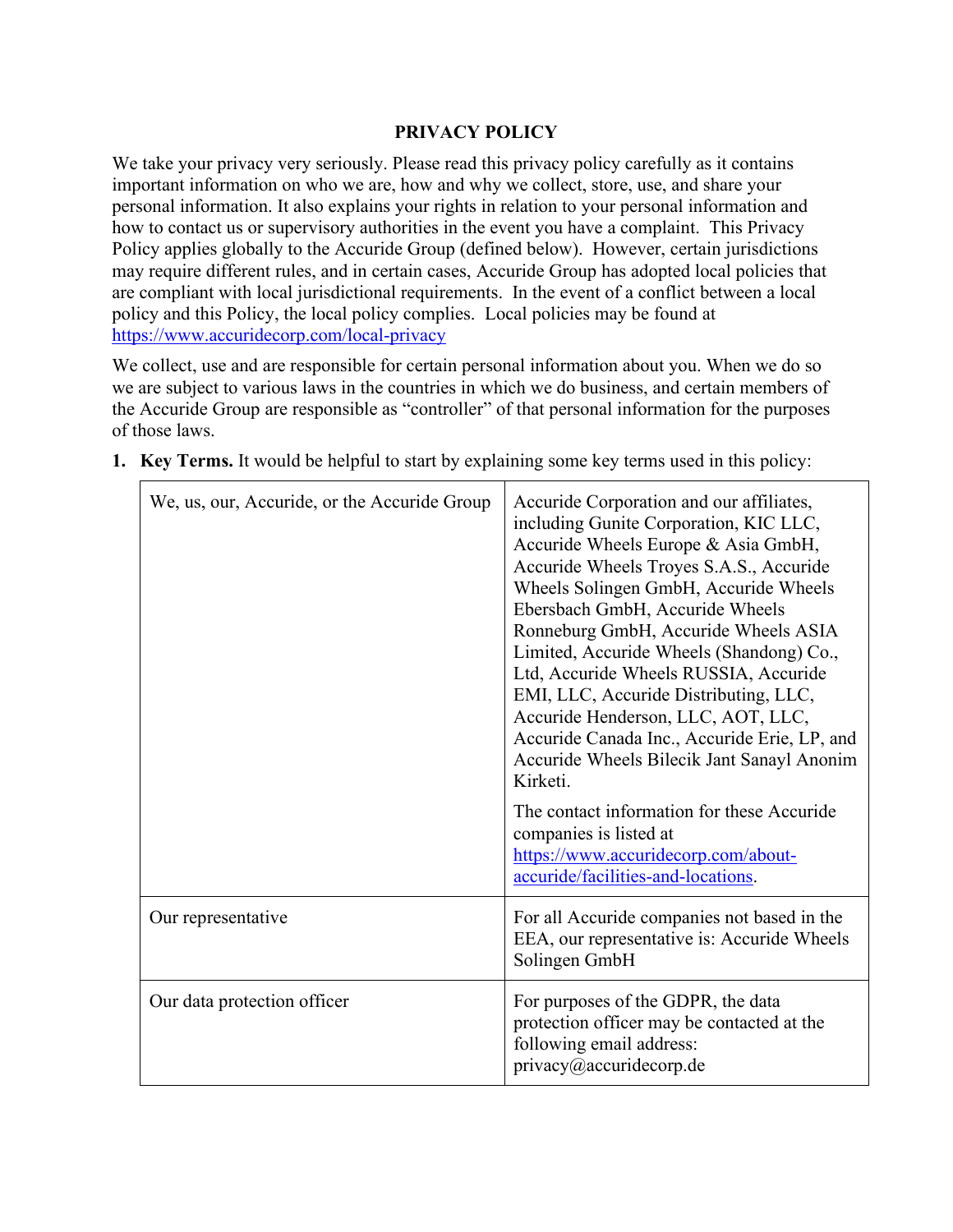**2. Personal Information We Collect About You.** We may collect and use the following personal information that identifies, relates to, describes, is reasonable capable of being associated with, or could reasonably be linked, directly or indirectly, with a particular consumer or household:

# **2.1 Use of Our Website**

If you use our website [\(www.accuridecorp.com,](http://www.accuridecorp.com/) "our website"), we process your personal information as follows:

### **a. Calling up our website / access data**

Each time you use our website, we collect the access data that your browser automatically transmits to enable you to visit the website. The access data includes in particular:

- IP address of the requesting device,
- Date and time of the request,
- Address of the accessed website and the requesting website,
- Information about the browser and operating system used,
- Online identifiers (e.g. device identifiers, session IDs).

The data processing of this access data is absolutely necessary to enable the visit of the website, to ensure the permanent operability and security of our systems as well as for the general administrative maintenance of our website. The access data is also temporarily stored in internal log files for the purposes described above, for example in order to find the cause of repeated or criminal calls that endanger the stability and security of our website and to take action against them.

The legal basis is Art. 6 (1) (b) of the European General Data Protection Regulation ((EU) 2016/679; "GDPR"), insofar as the page view occurs in the course of the initiation or execution of a contract, and otherwise Art. 6 (1 ) (f) GDPR due to our legitimate interest in enabling the website view and permanent functionality and security of our systems.

## **b. Making Contact**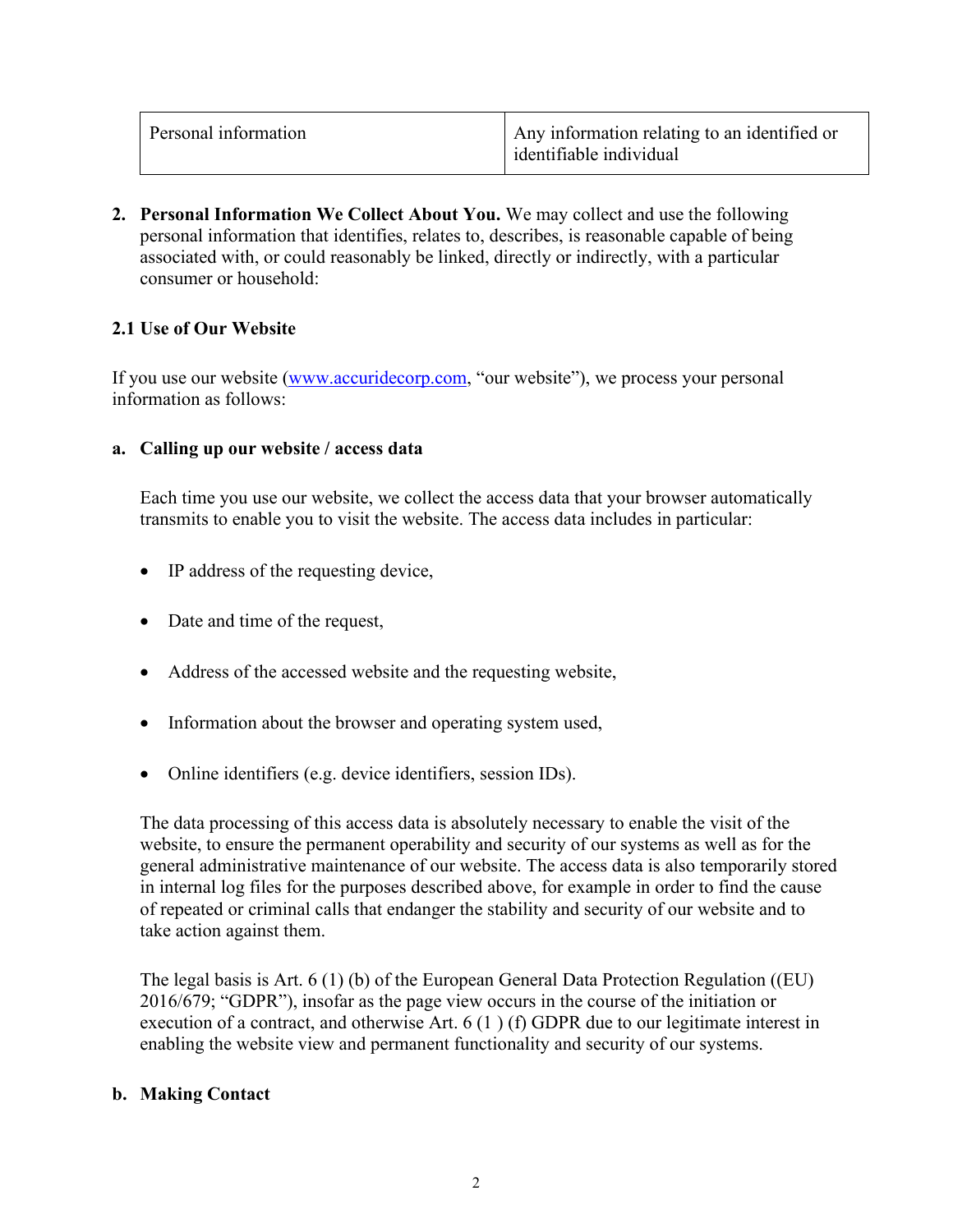You have various options for contacting us. These include our contact form. In this context, we process data exclusively for the purpose of communicating with you.

The legal basis for such processing of your personal information is Art. 6 (1) (b) GDPR, insofar as your information is required to answer your inquiry or to initiate or execute a contract, and otherwise Art. 6 (1) (f) GDPR based on our legitimate interests in processing your enquiry and communicating with you for this purpose. We only use your personal information for marketing and promotional purposes (such as sending you promotional materials or contacting you by telephone for promotional purposes) if you have given your respective informed consent. If you are not an existing customer, we will also only send you promotional e-mails on the basis of your consent. The legal basis for processing your personal information in these cases is Art. 6 (1) (a) GDPR.

The data we collect when you contact us will be automatically deleted after we have fully processed your request, unless we still need your request to fulfil contractual or legal obligations.

### **c. Use of Cookies and Similar Technologies**

This website uses cookies and similar technologies (collectively, "Tools") provided either by us or by third parties.

A cookie is a small text file that is stored on your device by the browser. Cookies are not used to run programs or download viruses onto your computer. Comparable technologies are in particular web storage (local / session storage), fingerprints, tags or pixels. Most browsers are set by default to accept cookies and similar technologies. However, you can usually adjust your browser settings so that cookies or similar technologies are rejected or only stored with your prior consent. If you refuse cookies or similar technologies, not all of our offers may function properly for you.

In the following, we list the tools we use by category, informing you in particular about the providers of the tools, the storage period of the cookies and the transfer of data to third parties. In addition, we explain in which cases we obtain your voluntary consent to use the tools and how you can revoke this consent.

Should - even despite the greatest care - the information in the cookie banner contradict that in this data protection declaration, the information in this data protection declaration shall take precedence.

#### **i. Legal Basis**

We use tools necessary for website operation based on our legitimate interest pursuant to Art. 6 (1) (f) GDPR (as the case may be, in conjunction with applicable national law such as, for Germany, Sec. 25 (2) of the German Federal Act on Data Privacy in Telecommunications and Telemedia Services ("TTDSG")) to enable you to use our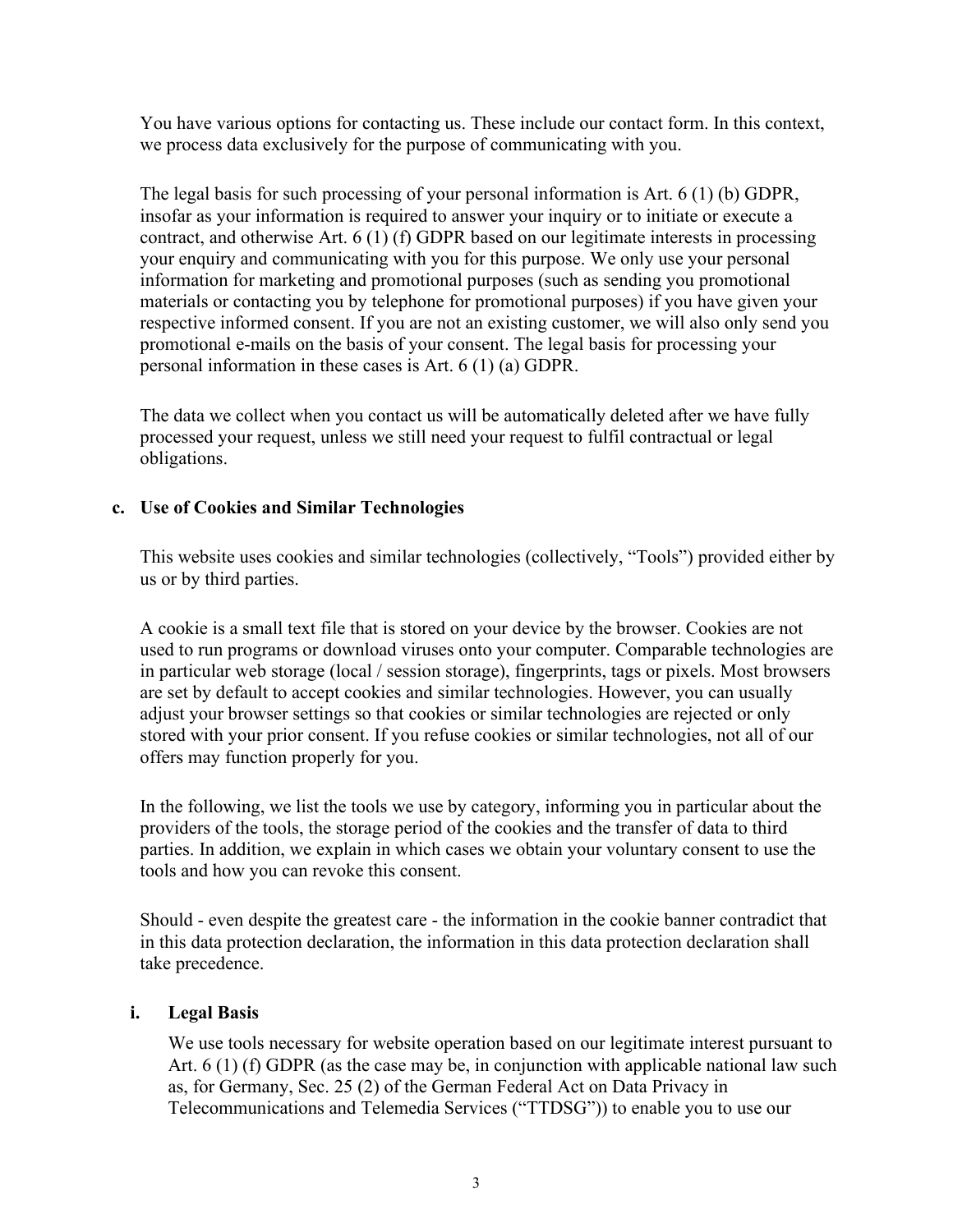website more conveniently and individually and to make use as time-saving as possible. In certain cases, these tools may also be necessary for the performance of a contract or for the implementation of pre-contractual measures, in which case the processing is carried out in accordance with Art. 6 (1) (b) GDPR (where applicable in conjunction with Sec. 25 (2) TTDSG).

We use all other tools, in particular those for marketing purposes, on the basis of your consent pursuant to Art. 6 (1) (a) GDPR, where applicable in conjunction with applicable national law such as Sec. 25 (1) TTDSG. Data processing with the help of these tools only takes place if we have received your consent in advance.

To the extent personal data is transferred to third countries, please refer to the below section 10. ("Transferring Your Personal Information Out of the Country of Origin"), also with regard to the possible associated risks. We will inform you if we have concluded standard contractual clauses or other guarantees with the providers of certain tools. If you have given your consent to the use of certain tools, we will (also) transfer the data processed when using the tools to third countries on the basis of this consent.

### **ii. Obtaining of Your Consent**

We use [Drupal](https://www.drupal.org/project/eu_cookie_compliance) to obtain and manage your consent. Drupal generates a banner informing you about data processing on our website and giving you the option to consent to all, some or no data processing through optional tools. This banner will appear the first time you visit our website and when you revisit to change your choices or withdraw consent. The banner will also appear on subsequent visits to our website if you have deactivated the storage of cookies or if the cookies or information in our local storage have been deleted or have expired.

#### **iii. Withdrawal of Your Consent:**

**You can revoke your consent for certain tools at any time. To do so, click on the "Privacy Settings" tab at the bottom of the [Accuridecorp.com](https://www.accuridecorp.com/) homepage. There you can also change the selection of the tools you wish to consent to using, as well as obtain additional information on the cookies and the respective storage period. Alternatively, you can assert your revocation for certain tools directly with the respective provider**

#### **iv. Necessary tools**

We use certain tools to enable the basic functions of our website ("necessary tools"). Without these tools, we could not provide our service. Therefore, necessary tools are used without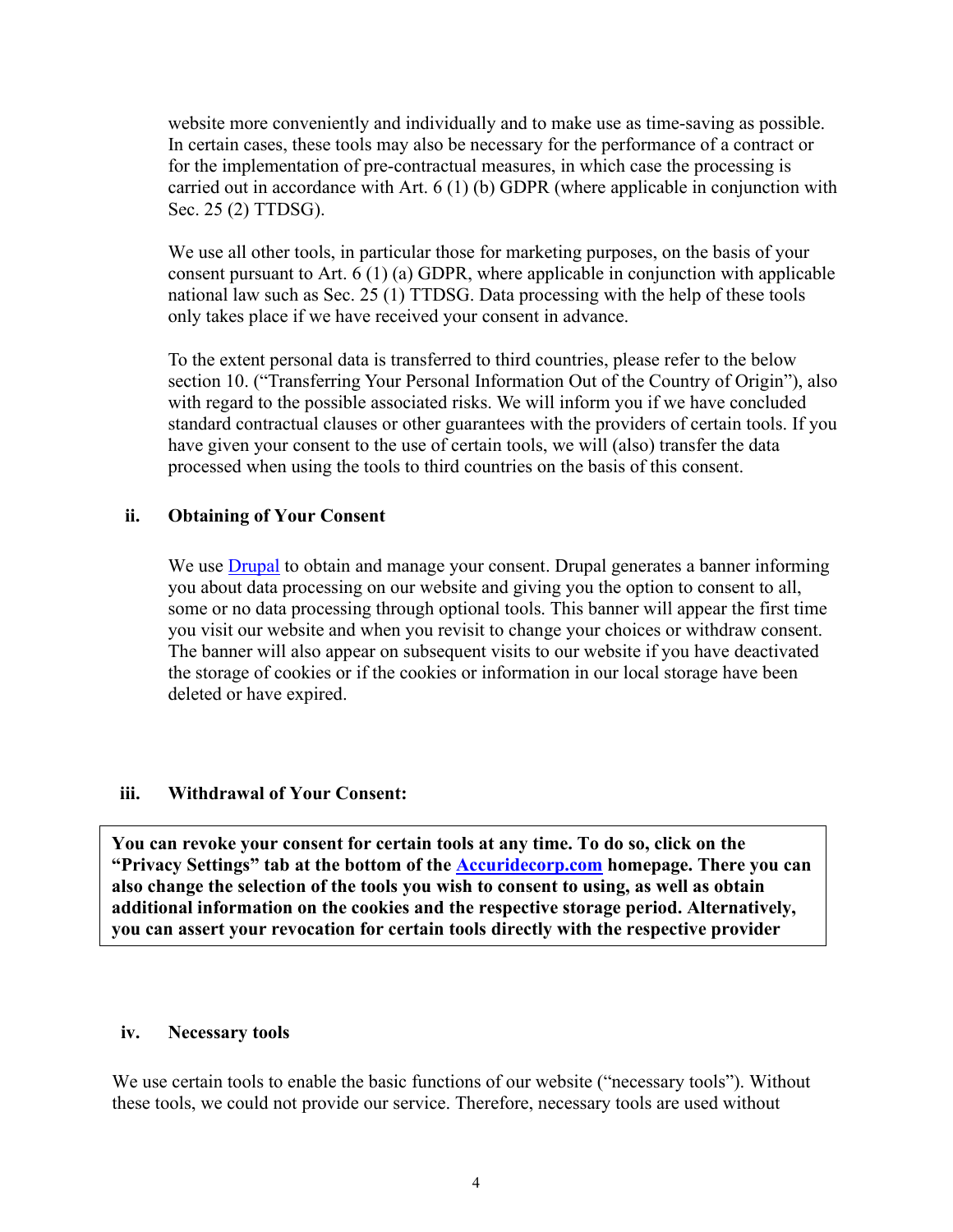consent based on our legitimate interests pursuant to Art. 6 (1) (f) GDPR or for the performance of a contract or for the performance of pre-contractual measures pursuant to Art. 6 (1) (b) GDPR. The reading and storing of information on your personal device are necessary for us to provide you with the requested online service and in pursuance with national law like the German § 25 (2) Nr. 2 TTDSG.

# • **Our Own Cookies**

We use our own necessary cookies in particular

- to save your language settings,
- to indicate that information placed on our website has been displayed to you so that it will not be displayed again the next time you visit the website.

# • **Google Tag Manager**

Our website uses Google Tag Manager, a service provided for users from the European Economic Area and Switzerland by Google Ireland Limited, Gordon House, Barrow Street, Dublin 4, Ireland and for all other users by Google LLC 1600 Amphitheatre Parkway Mountain View, CA 94043, USA (together "Google").

The Google Tag Manager is used exclusively to manage website tools by integrating socalled website tags. A tag is an element that is stored in the source code of our website in order to execute a tool, for example through scripts. If these are optional tools, they will only be integrated by the Google Tag Manager with your consent.

Google Tag Manager sets the following cookies for technical debugging purposes: " ga", " $\left( \text{gid} \right)$ ", and " $\left( \text{eat}' \right)$ ".

Legal basis is Art. 6 (1) (f) GDPR, based on our legitimate interest to integrate and manage multiple tags in an uncomplicated way on our website.

For the purpose of ensuring stability and functionality, Google collects information on which tags are integrated by our website within the framework of the use of the Google Tag Manager, but in principle no personal data, in particular no data on user behaviour, the IP address or the pages visited.

We have concluded an order processing agreement with Google. In the event that personal data is transferred to the USA or other third countries, we have concluded standard contractual clauses with Google pursuant to Art. 46 (2) lit. c GDPR. For further information, please refer to section 10. ("Transferring Your Personal Information Out of the Country of Origin").

[For m](https://support.google.com/tagmanager/answer/6103697?hl=de&topic=2574304&ctx=topic&rd=1)ore information, see [Google's information on TagManager.](https://support.google.com/tagmanager/answer/6103697?hl=de&topic=2574304&ctx=topic&rd=1)

#### **v. Analysis tools**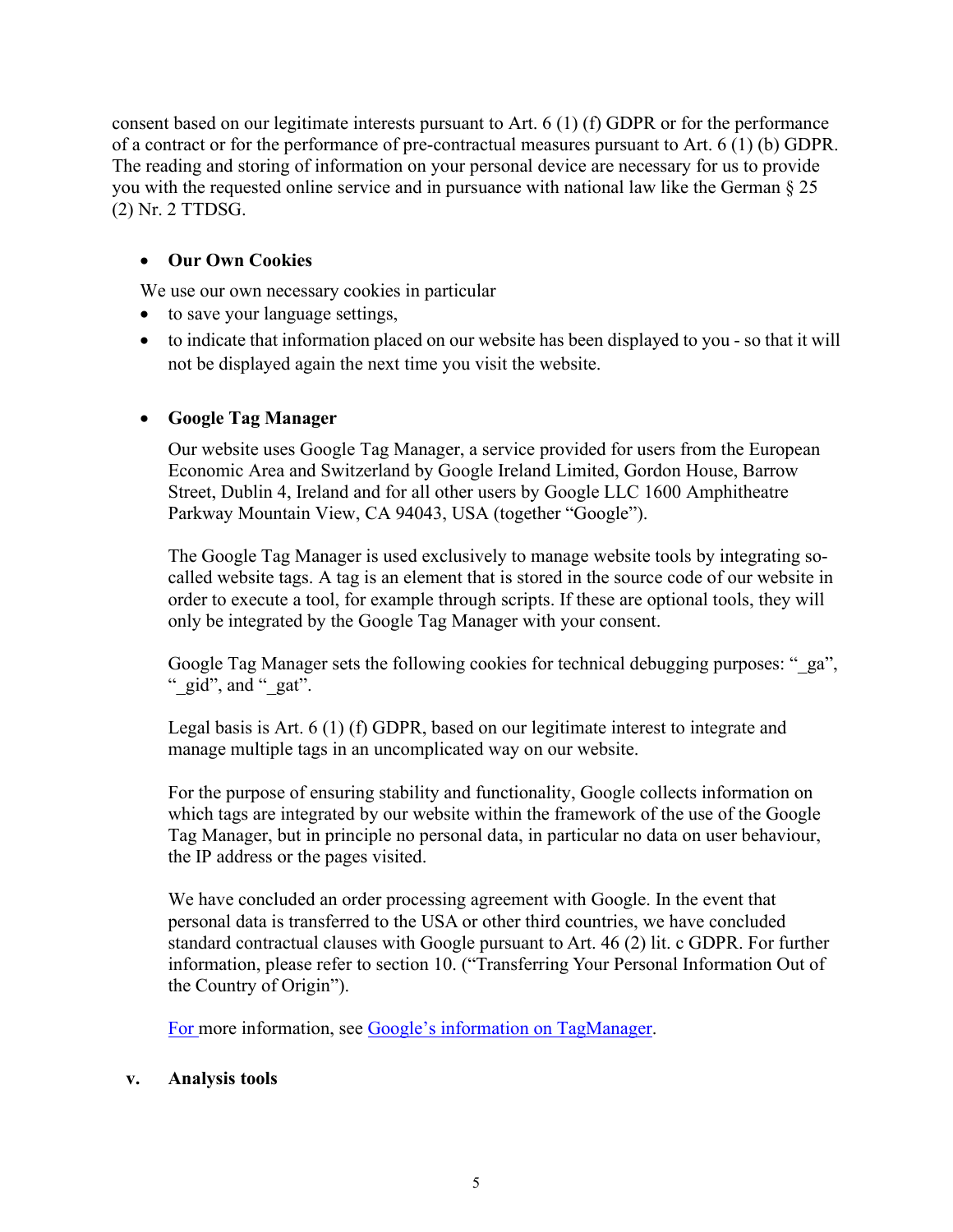In order to improve our website, we use tools for the statistical collection and analysis of general usage behaviour based on access data ("analysis tools"). We also use analytics services to evaluate the use of our various marketing channels.

The legal basis for the use of these analysis tools is - unless otherwise stated - your consent according to Art. 6 (1) (a) GDPR. For the revocation of your consent, please see the above section "Revoking your consent or changing your selection". In the event that personal data is transferred to the USA or other third countries, your consent expressly extends to the transfer of data (Art. 49 (1) (a) GDPR). Please refer to section 10. ("Transferring Your Personal Information Out of the Country of Origin") for the associated risks. We only read and store information on your personal device with your informed and explicit consent and in pursuance with national law like the German § 25 (1) TTDSG.

### • **Google Analytics**

Our website uses Google Analytics, which for users from Europe, the Middle East and Africa (EMEA) is provided by Google Ireland Limited, Gordon House, Barrow Street, Dublin 4, Ireland and for all other users is provided by Google LLC, 1600 Amphitheatre Parkway, Mountain View, CA 94043, USA (collectively "Google").

Google Analytics uses cookies and similar technologies to analyse and improve our website based on your user behavior. Google will use this information for the purpose of evaluating your use of the website, compiling reports on website activity for website operators and providing other services relating to website activity and internet usage. The data accruing in this context may be transferred by Google to a server in the USA for evaluation and stored there. Please refer to section 10. ("Transferring Your Personal Information Out of the Country of Origin") for the associated risks.

We have made the following privacy settings for Google Analytics:

- IP anonymization (shortening of the IP address before evaluation, so that no conclusions can be drawn about your identity)
- Automatic deletion of old logs / limitation of storage time
- Disabled Remarketing
- Disabled User-ID Policy

The following data is processed by Google Analytics:

- Anonymized IP address;
- Referrer URL (previously visited page);
- Pages viewed (date, time, URL, title, length of stay);
- Downloaded files:
- Clicked links to other websites:
- If applicable, achievement of certain goals (conversions);
- Technical Information: Operating system; browser type, version and language; device type, brand, model and resolution;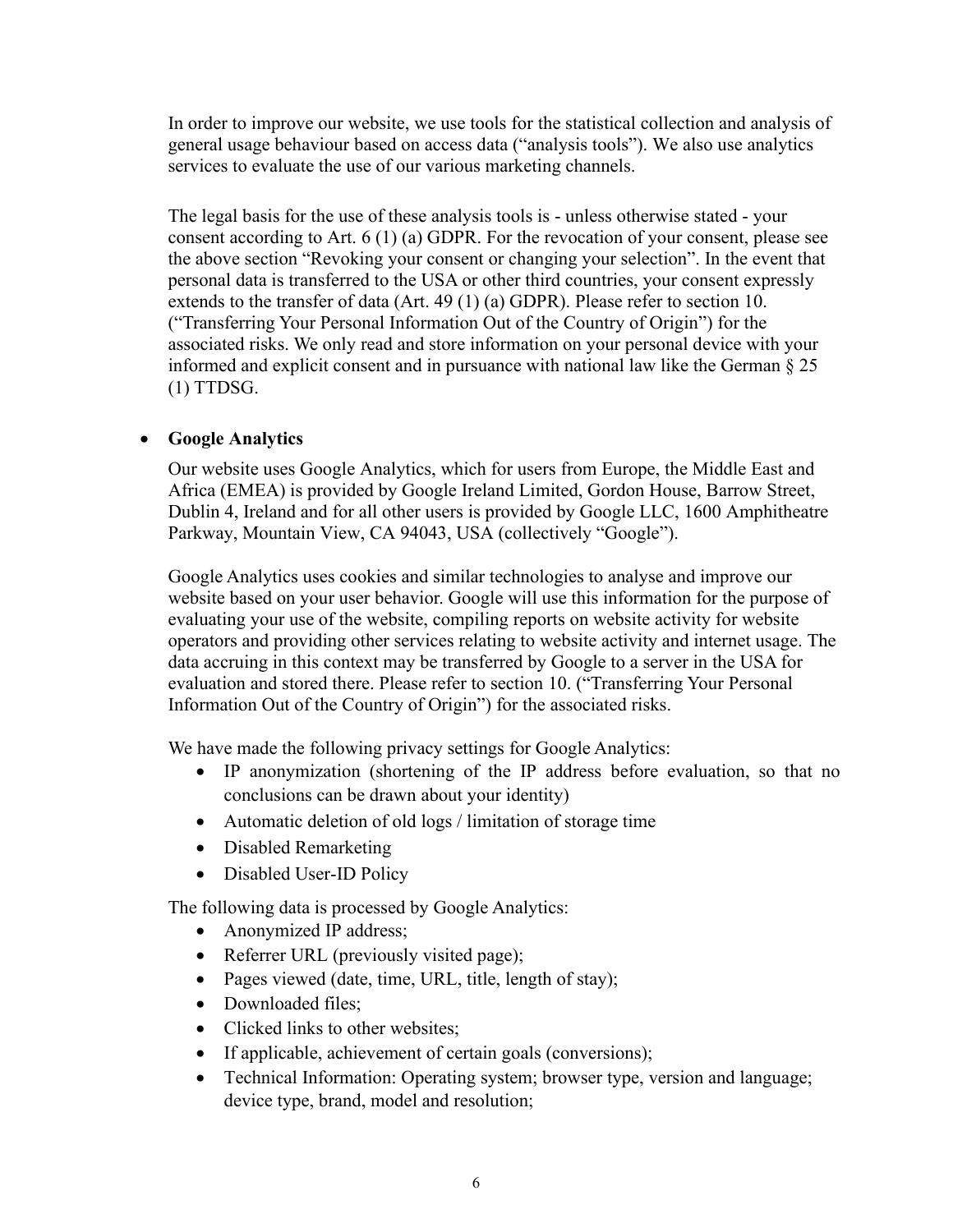• Approximate location (country and city, if applicable, based on anonymized IP address).

Google Analytics sets the following cookies for the specified purpose with the respective storage period:

- " ga" for 2 years and " gid" for 24 hours (both used to recognize and distinguish website visitors by user ID);
- " gat" for 1 minute (to reduce requests to Google servers);

We have concluded an order processing agreement with Google for the use of Google Analytics as well as standard contractual clauses in the event that personal data is transferred to the USA or other third countries. Please refer to section 10. ("Transferring Your Personal Information Out of the Country of Origin") for the associated risks.

You can find more information about this in Google's **privacy policy**.

# **2.2 Processing Data of Our Business Partners**

If you work with one of our business partners and act as our contact person, we may process the following of your personal information:

- your master data (first and surname, title, alias, title, employer, postal business address, business email address and phone number);
- your signature and signing dates on business documents (esp. on contracts);
- Vehicle ID (VIN)
- Commercial information (e.g., records of personal property, products or services purchased, obtained, or considered, or other purchasing or consuming histories or tendencies)

The purpose of the processing of this data is the initiation and fulfillment of contracts between us and your enterprise as our customer as well as the performance of obligations and assertion of rights under such contracts. Also, we may process your abovementioned personal data for operational reasons, such as improving efficiency, training and quality control in our business operations, to administrate warranty and deliver important product information. In some cases, we may also process your personal information in anonymized form in order to perform statistical analysis to help us manage our business, e.g. in relation to customer base, product range or other efficiency measures. In each of these cases, the legal basis for the processing of your personal information are our legitimate interests (for the purpose of Art. 6 (1) (f) GDPR) in pursuing the purposes set out in this paragraph.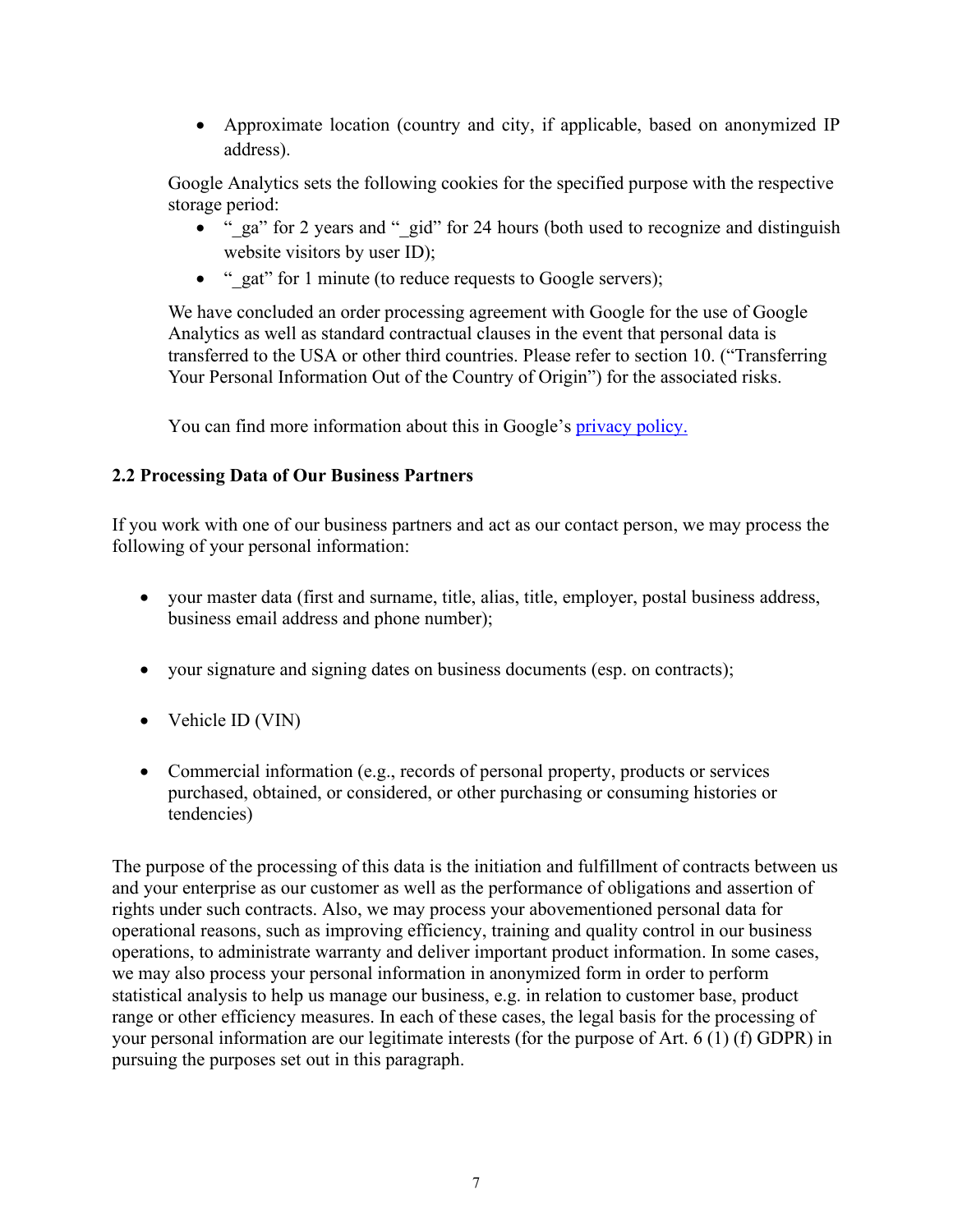You are not legally or contractually obligated to provide your personal information as set out above. However, if you choose not to provide your personal information for processing as described above, this may impede our ability to conclude and fulfill contracts with your enterprise as our customer or to perform any obligations we may have thereunder.

# **2.3 Processing Data of Job Applicants**

You can apply with us for open job positions via a number of different channels, such as, for example, our applicant management system (e.g., for Germany: [https://www.accuridecorp.com/de/karrieremoeglichkeiten\)](https://www.accuridecorp.com/de/karrieremoeglichkeiten).

The purpose of collection of your personal information in this respect is the selection of applicants for the possible establishment of an employment relationship and the aptitude of the particular job applicant for the respective job.

For the receipt and processing of your application, we collect such personal information on you as stated and requested in the respective job offering or as provided by you. Such personal information may include, without limitation, the following data in particular: First name and surname, date of birth, application portraits, contacting information (such as postal address, email address, telephone number), application documents (e.g. certificates, resume, CV, further professional and employment related information as well as, all as stated, Education information, defined as information that is not publicly available personally identifiable information as defined in the Family Educational Rights and Privacy Act (FERPA)), date of earliest possible employment and salary expectations.

The legal basis for the processing of your personal information for recruitment purposes is Art. 6 (1) (b) and Art. 88 (1) GDPR in conjunction with the applicable provision in the national law of the respective country (e.g., for Germany: Sec. 26 (1) of the Federal Data Protection Act, "BDSG").

You are not legally or contractually obligated to provide your personal information as set out above. However, if you choose not to provide your personal information for processing as described above, we may not be able to consider your application for a particular job offer you may be interested in.

## **3. How Your Personal Information is Collected.**

We collect most of this personal information directly from you—in person, by telephone, text or email or via our website and business applications. However, we may also collect information:

- Directly from a third party (e.g., sanctions screening providers, credit reporting agencies, or customer due diligence providers);
- From a third party with your consent (e.g., your bank, trade shows);
- From cookies on our website.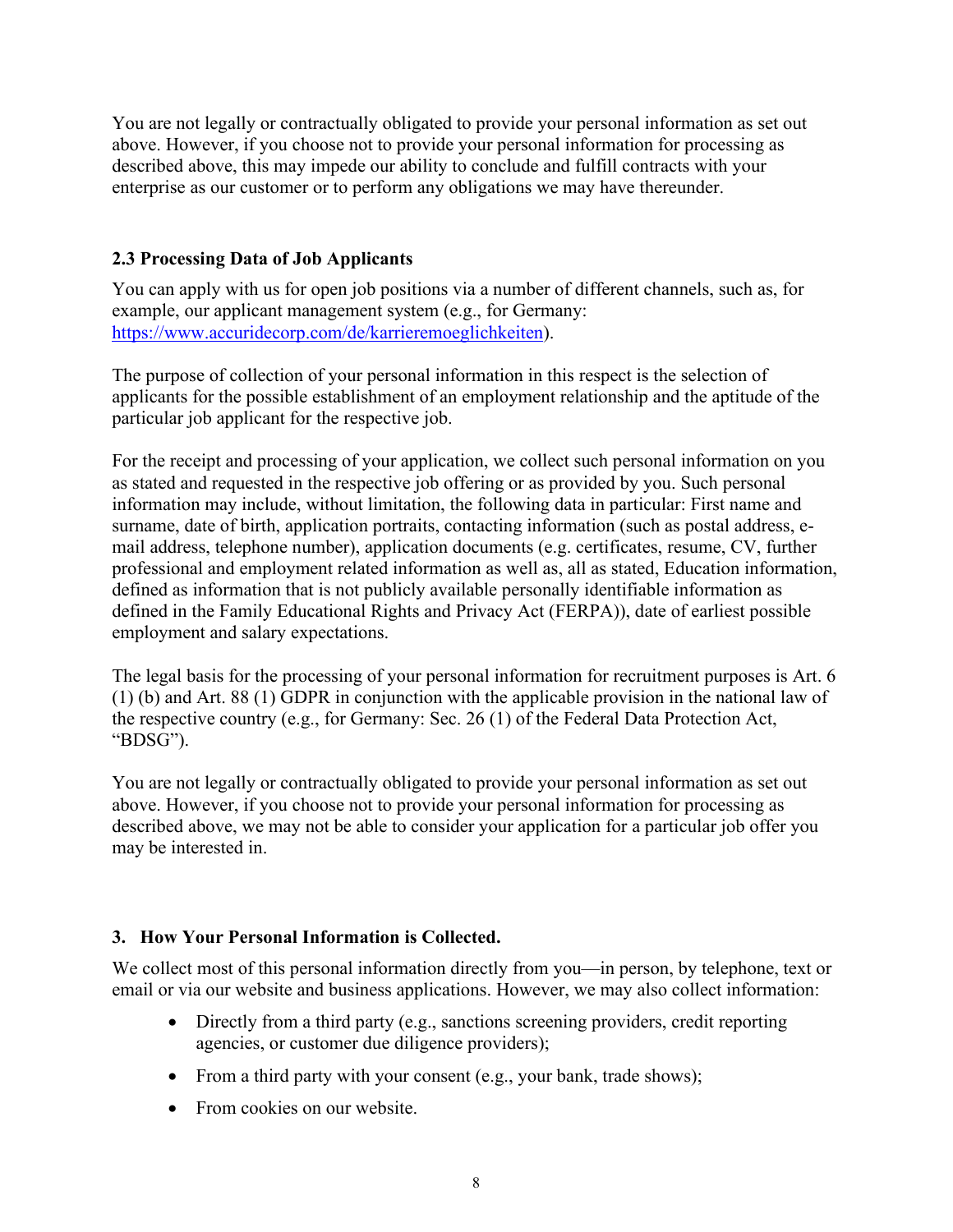- **4. How and Why We Use Your Personal Information.** Under data protection law, we can only use your personal information if we have a proper reason for doing so, e.g.:
	- To comply with our legal and regulatory obligations;
	- For the performance of our contract with you or to take steps at your request before entering into a contract;
	- For our legitimate interests or those of a third party; or
	- Where you have given consent.

A legitimate interest is when we have a business or commercial reason to use your information, so long as this is not overridden by your own rights and interests.

The table in Section 2 above explains what we use (process) your personal information for and our reasons for doing so.

The above table does not apply to special category personal information, which we will only process if and to the extent permitted by applicable data protection law and – where required – on the basis of your prior and express consent.

**5. Promotional Communications.** We may use your personal information to send you updates (by email, text message, telephone or post) about our products or services, including exclusive offers, promotions or new products or services.

We have a legitimate interest in processing your personal information for promotional purposes (see above "How and why we use your personal information"). This means we do not usually need your consent to send you promotional communications. However, where consent is required by applicable law, we will ask for this consent separately and clearly.

We will always treat your personal information with the utmost respect and never sell or share it with other organizations outside the Accuride Group for marketing purposes.

### **You have the right to opt out of or, as applicable, withdraw your consent to receiving promotional communications at any time by:**

- **Contacting us at [https://www.accuridecorp.com/contact;](https://www.accuridecorp.com/contact) or**
- **Using the "unsubscribe" link in emails.**

Any withdrawal of your consent shall not affect the lawfulness of processing of your data based on such consent before its withdrawal.

We may ask you to confirm or update your marketing preferences if you instruct us to provide further products or services in the future, or if there are changes in the law, regulation, or the structure of our business.

#### **6. Who We Share Your Personal Information With.**

We only disclose or transfer your personal information if and to the extent this is permissible under applicable law. Under GDPR, this may  $-$  in particular  $-$  be the case, if:

• you have given your respective express and informed consent in accordance with Art. 6 (1) (a) GDPR;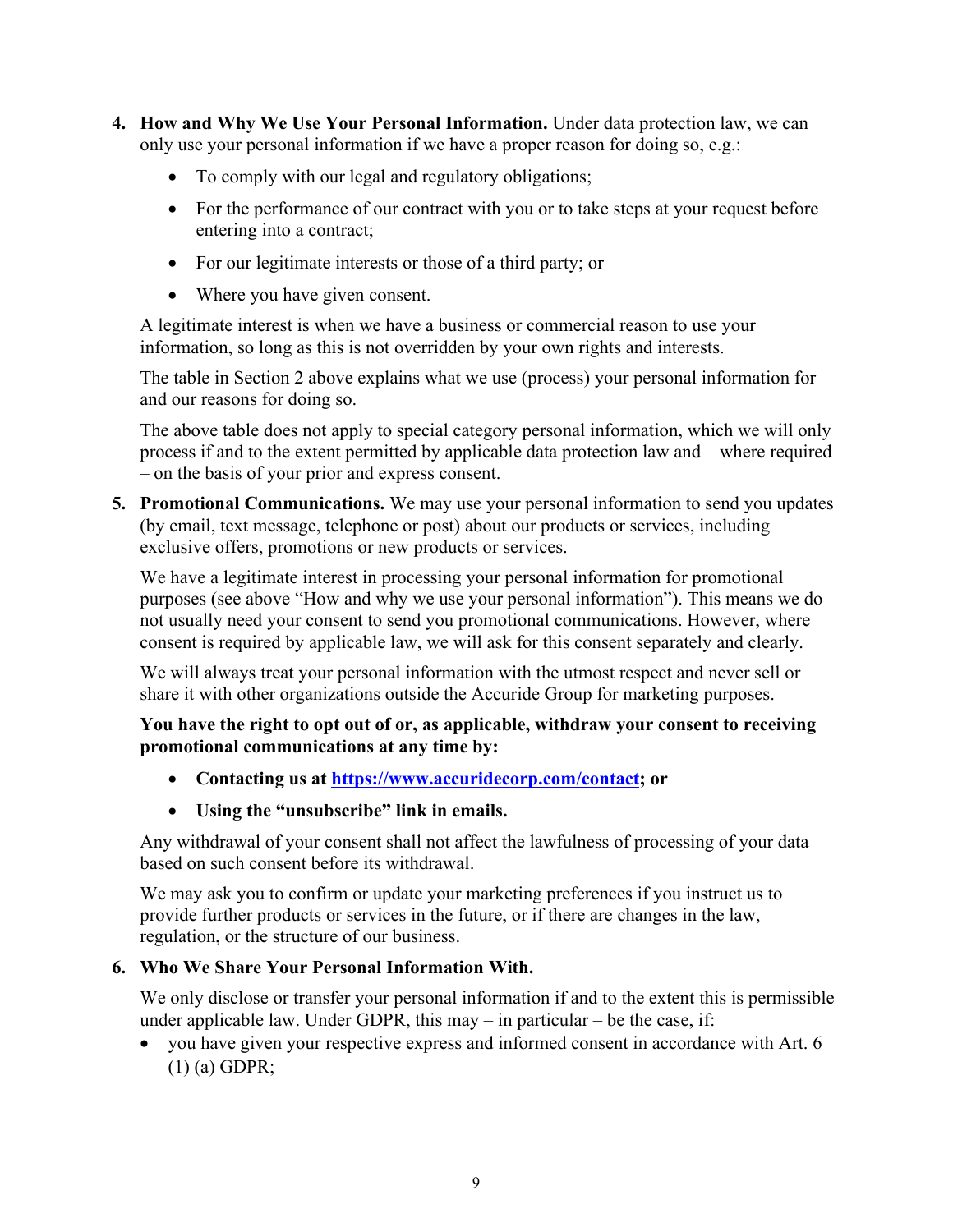- the disclosure of your personal information is necessary in accordance with Art.  $6(1)(f)$ GDPR for the assertion, exercise or defence of legal claims and there is no indication to assume that you have an overriding interest in the not having your data disclosed;
- we are under a binding legal obligation by applicable mandatory law to pass on your personal information in accordance with Art. 6 (1) (c) GDPR or
- disclosure or transfer of your personal information is legally permissible and necessary according to Art. 6 (1) (b) GDPR for the processing of contractual relationships with you or for the implementation of pre-contractual measures, which take place upon your request.

Within the limits described above, we routinely share personal information with such of our partners, suppliers and service providers that are mentioned in this privacy policy as well as with the following recipients:

- Our affiliates, including companies within the Accuride Group;
- Service providers we use to help deliver our products or services to you, such as payment service providers, warehouses and delivery companies;
- Other third parties we use to help us run our business, such as marketing agencies or website hosts or website analytics providers, including platform.sh for the hosting of our website as well as the other service providers that are mentioned in this privacy policy;
- Third parties approved by you, including social media sites you choose to link your account to or third-party payment providers;
- Hosted application providers such as Plex Systems to maintain appropriate details for business transactions.

We only allow our service providers to handle your personal information if we are satisfied they take appropriate measures to protect your personal information. We also impose contractual obligations on service providers to ensure they can only use your personal information to provide services to us and to you. We may also share personal information with external auditors.

To the extent permissible under applicable data privacy law, we may disclose and exchange information with law enforcement agencies and regulatory bodies to comply with our legal and regulatory obligations.

We may also need to share some personal information with other parties, such as potential buyers of some or all of our business or during a re-structuring, provided that such disclosure of personal data is allowed by applicable data privacy law. We will typically anonymize information, but this may not always be possible. The recipient of the information will be bound by confidentiality obligations.

**7. Notice of Personal Information We Sold or Disclosed for a Business Purpose as Required by the CCPA.** For purposes of the CCPA, please be advised that we have not sold to a third party any personal information that identifies, relates to, describes, is capable of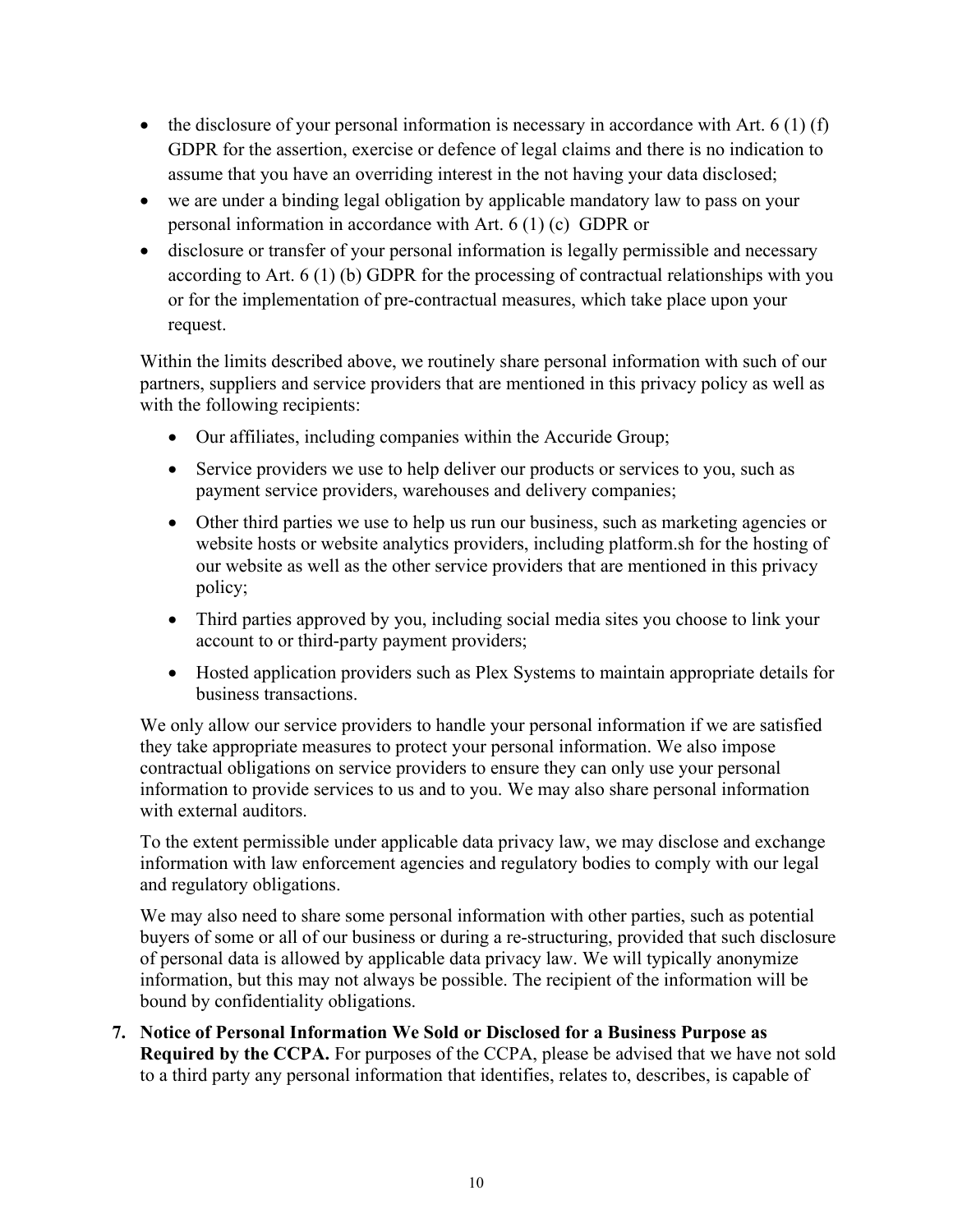being associated with, or could reasonably be linked, directly or indirectly, with a particular consumer or household.

In the preceding 12 months, we have disclosed for a business purpose to one or more third parties the following categories of personal information that identifies, relates to, describes, is capable of being associated with, or could reasonably be linked, directly or indirectly, with a particular consumer or household:

- Identifiers (e.g., a real name, alias, postal address, unique personal identifier, online identifier, Internet Protocol address, email address, account name, social security number, driver's license number, passport number, or other similar identifiers);
- Information that identifies, relates to, describes, or is capable of being associated with, a particular individual, including, but not limited to, his or her name, signature, social security number, physical characteristics or description, address, telephone number, passport number, driver's license or state identification card number, insurance policy number, education, employment, employment history, bank account number, credit card number, debit card number, or any other financial information, medical information, or health insurance information;
- Characteristics of protected classifications under California or federal law;
- Commercial information (e.g., records of personal property, products or services purchased, obtained, or considered, or other purchasing or consuming histories or tendencies);
- Internet or other electronic network activity information (e.g., browsing history, search history, and information regarding a consumer's interaction with an Internet Web site, application, or advertisement);
- Geolocation data:
- Professional or employment-related information;
- Education information, defined as information that is not publicly available personally identifiable information as defined in the Family Educational Rights and Privacy Act (FERPA); and
- Inferences drawn from any of the information identified above to create a profile about a consumer reflecting the consumer's preferences, characteristics, psychological trends, predispositions, behavior, attitudes, intelligence, abilities, and aptitudes.

Business purposes for which we have disclosed such information include:

- Auditing related to a current interaction with the consumer and concurrent transactions, including, but not limited to, counting ad impressions to unique visitors, verifying positioning and quality of ad impressions, and auditing compliance with this specification and other standards.
- Detecting security incidents, protecting against malicious, deceptive, fraudulent, or illegal activity, and prosecuting those responsible for that activity.
- Debugging to identify and repair errors that impair existing intended functionality.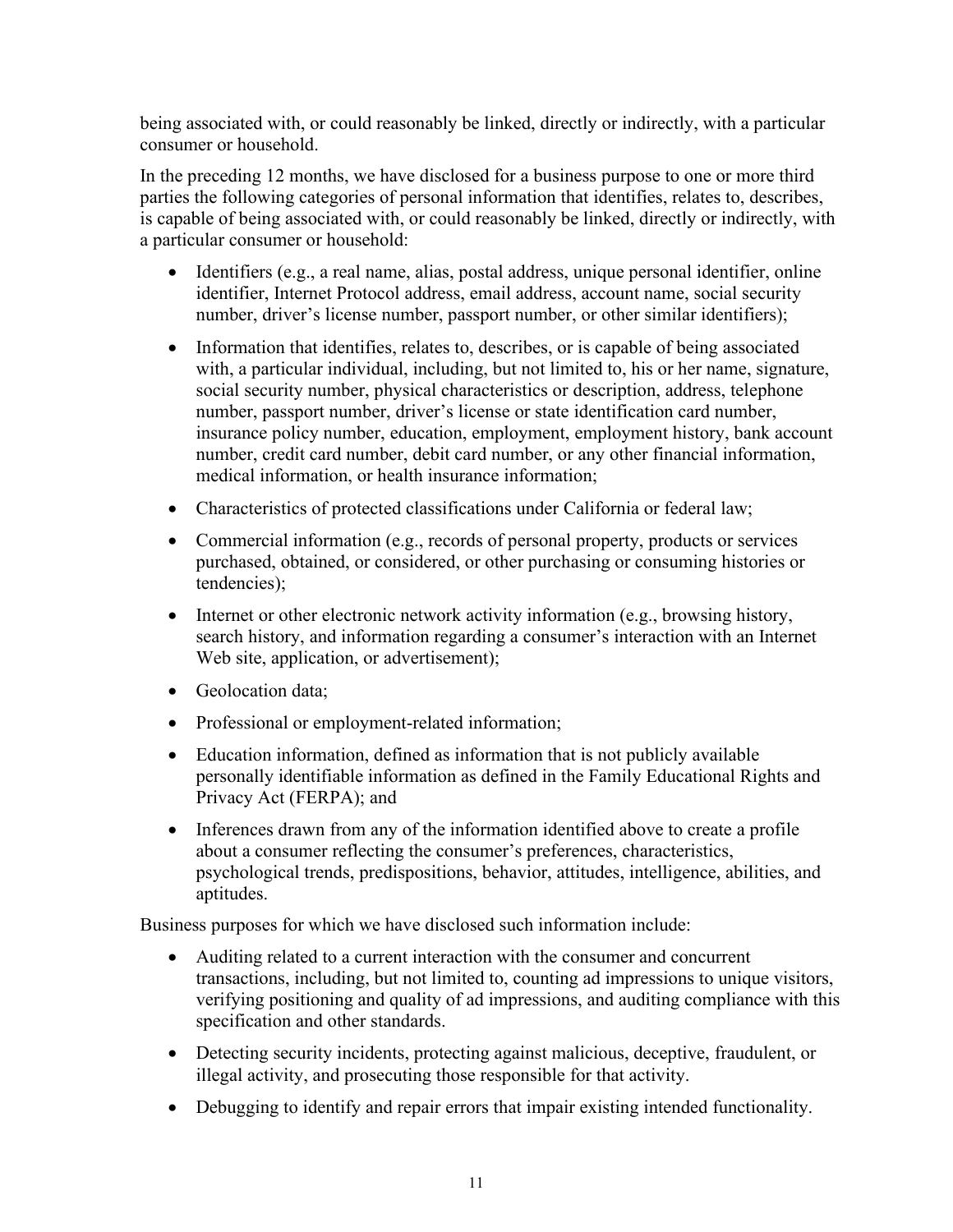- Short-term, transient use, provided that the personal information is not disclosed to another third party and is not used to build a profile about a consumer or otherwise alter an individual consumer's experience outside the current interaction, including, but not limited to, the contextual customization of ads shown as part of the same interaction.
- Performing services on behalf of the business or service provider, including maintaining or servicing accounts, providing customer service, processing or fulfilling orders and transactions, verifying customer information, processing payments, providing financing, providing advertising or marketing services, providing analytic services, or providing similar services on behalf of the business or service provider.
- Undertaking internal research for technological development and demonstration.
- Undertaking activities to verify or maintain the quality or safety of a service or device that is owned, manufactured, manufactured for, or controlled by the business, and to improve, upgrade, or enhance the service or device that is owned, manufactured, manufactured for, or controlled by the business.
- **8. Where Your Personal Information is Held.** Information may be held at our offices and those of the Accuride Group, third party agencies, service providers, representatives and agents as described above (see above: "Who We Share Your Personal Information with").

Some of these third parties may be based outside the European Economic Area. For more information, including on how we safeguard your personal information when this occurs, see below: "Transferring Your Personal Information Out of Country of Origin".

- **9. How Long Your Personal Information Will Be Kept.** We will keep your personal information while we are providing products or services to you. Thereafter, we will keep your personal information for as long as is legally allowed and necessary to pursue the respective purposes for which your data has been processed, in particular (without limitation):
	- To respond to any questions, complaints or claims made by you or on your behalf;
	- To show that we treated you fairly; or
	- To keep records required by law.
- **10. Transferring Your Personal Information Out of the Country of Origin.** To deliver services to you, it is sometimes necessary for us to share your personal information outside the country of origin, including outside the European Economic Area (EEA), e.g.:
	- With offices of Accuride Group members outside the country of origin;
	- With your and our service providers located outside the country of origin;
	- If you are based outside the country of origin; or
	- Where there is an international dimension to the services we are providing to you.

These transfers are subject to special rules under European, UK, Russian, and Turkish data protection law.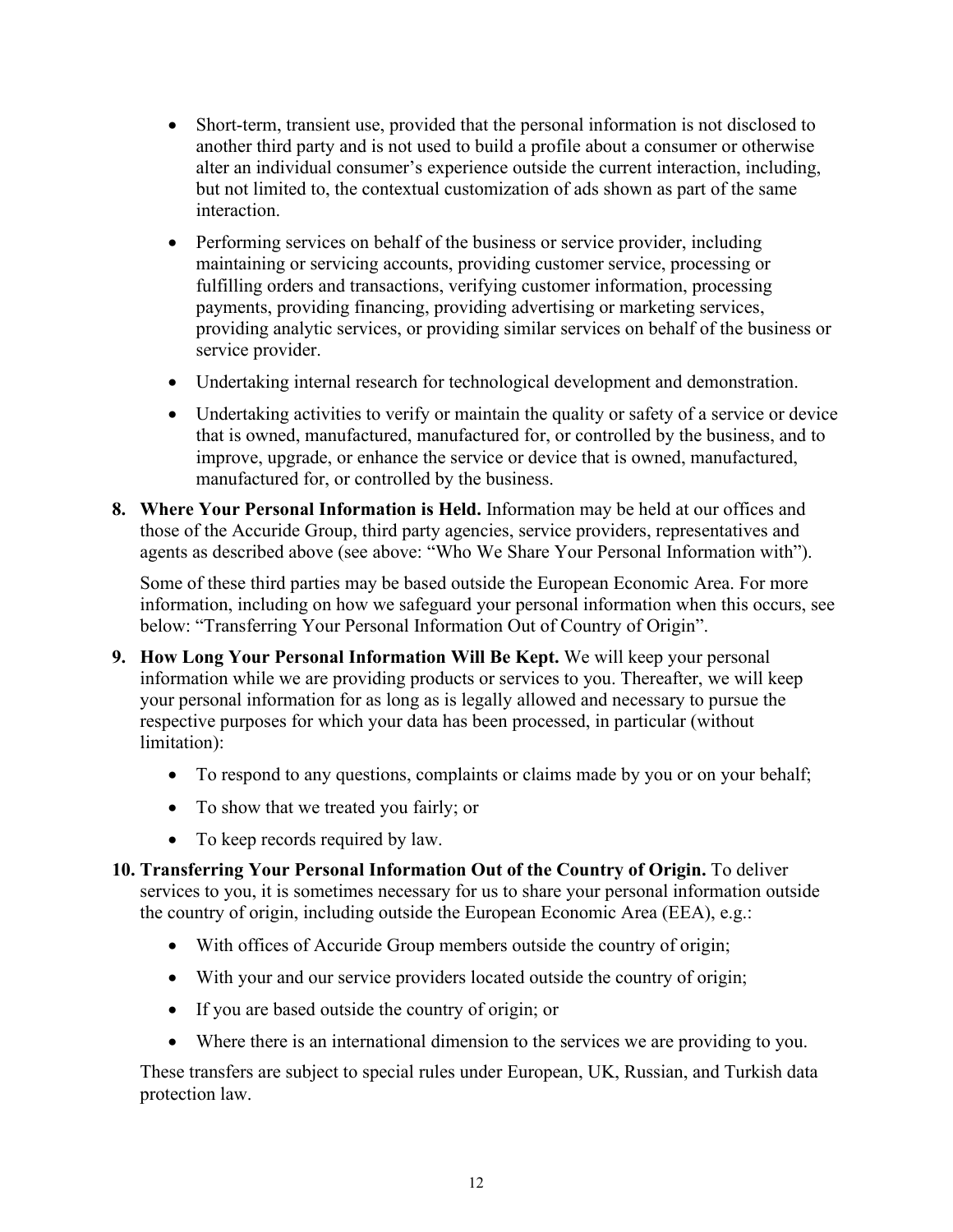Countries to which such information may be transferred do not have the same data protection laws as the United Kingdom, EEA, Russia, and Turkey. We will, however, ensure the transfer complies with data protection law and all personal information will be secure. Our standard practice is to use standard data protection contract clauses that have been approved by the European Commission, as well as to implement adequate additional technical measures to protect your data. To obtain a copy of those clauses, or if you would like further information, please contact our Data Protection Officer (see "How To Contact Us" below).

Where it is not possible to achieve adequate protection of your data by means of suitable contractual, organizational and technical measures, we base the data transfer on exceptions of Art. 49 GDPR, in particular your explicit consent or the necessity of the transfer for the performance of the contract or for the implementation of pre-contractual measures.

If a transfer to a non-EEA member state is provided for and no adequacy decision by the European Commission or suitable safeguards are in place, it is possible and there is a risk that authorities in the respective third country (e.g. intelligence services) may gain access to the transferred data in order to collect and analyze it, and that the enforceability of your data subject rights cannot be guaranteed. When obtaining your consent via the cookie banner, you will also be informed of this.

| Right to Access (Art. 15 GDPR)                        | The right to be provided with a copy of your<br>personal information (the right of access)                                                                                                                |
|-------------------------------------------------------|-----------------------------------------------------------------------------------------------------------------------------------------------------------------------------------------------------------|
| Right to Rectification (Art. 16 GDPR)                 | The right to require us to correct any mistakes<br>in your personal information or to supplement<br>incomplete personal data                                                                              |
| Right to be Forgotten (Art. 17 GDPR)                  | The right to require us to delete your personal<br>information—in certain situations                                                                                                                      |
| Right to Restriction of Processing (Art. 18)<br>GDPR) | The right to require us to restrict processing<br>of your personal information-in certain<br>circumstances, e.g. if you contest the<br>accuracy of the data                                               |
| Right to Data Portability (Art. 20 GDPR)              | The right to receive the personal information<br>you provided to us, in a structured, commonly<br>used and machine-readable format and/or<br>transmit that data to a third party—in certain<br>situations |
| <b>Right to Object (Art. 21 GDPR)</b>                 | The right to object:<br>- at any time to your personal<br>information being processed for                                                                                                                 |

# **11. Your Rights Under the GDPR.**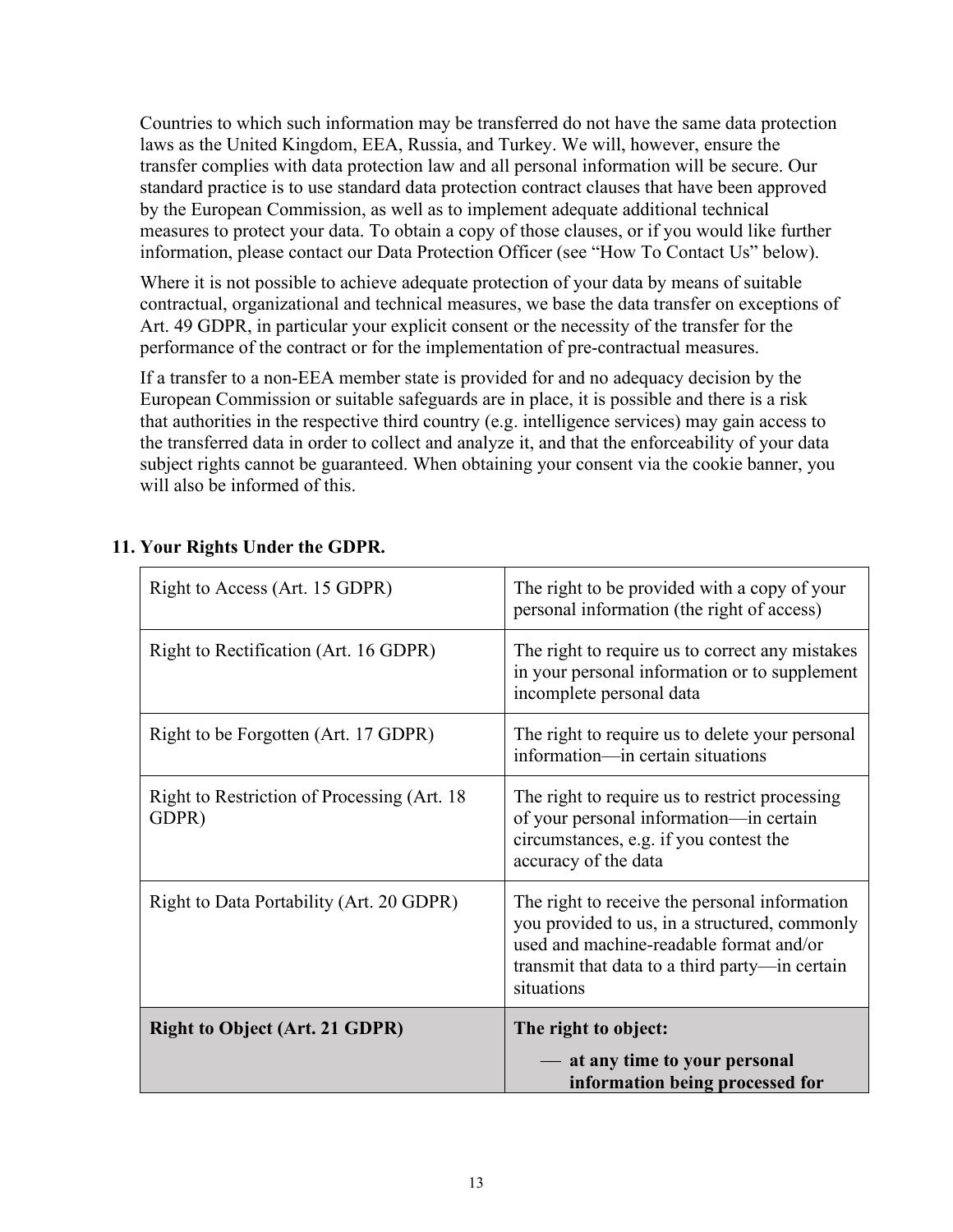|                                                                                         | direct marketing (including<br>profiling);                                                                                                                                                                                                                 |
|-----------------------------------------------------------------------------------------|------------------------------------------------------------------------------------------------------------------------------------------------------------------------------------------------------------------------------------------------------------|
|                                                                                         | in certain other situations to our<br>continued processing of your<br>personal information, e.g.<br>processing carried out for the<br>purpose of our legitimate interests.                                                                                 |
| <b>Right to Withdraw your Consent (Art. 7</b><br>$(3)$ GDPR)                            | The right to withdraw your consent you<br>may have previously declared with respect<br>to the processing or your data by us; the<br>withdrawal of your consent shall not affect<br>the lawfulness of processing based on<br>consent before its withdrawal. |
| Right Not to be Subject to Automated<br>Individual Decision-Making (Art. 22 GDPR)       | The right not to be subject to a decision based<br>solely on automated processing (including<br>profiling) that produces legal effects<br>concerning you or similarly significantly<br>affects you                                                         |
| Right to lodge a complaint with a competent<br>Data Protection Authority (Art. 77 GDPR) | The right to file a complaint with respect to<br>the processing of your personal information<br>by us with a competent Data Protection<br>Authority (please refer to below section 15.)                                                                    |

**12. Your Rights Under the CCPA.** You have the right under the California Consumer Privacy Act of 2018 (CCPA) and certain other privacy and data protection laws, as applicable, to exercise free of charge:

| Disclosure of Personal Information We<br>Collect About You | You have the right to know:<br>The categories of personal<br>$\bullet$<br>information we have collected about<br>you; |
|------------------------------------------------------------|-----------------------------------------------------------------------------------------------------------------------|
|                                                            | The categories of sources from which<br>$\bullet$<br>the personal information is collected;                           |
|                                                            | • Our business or commercial purpose<br>for collecting or selling personal<br>information;                            |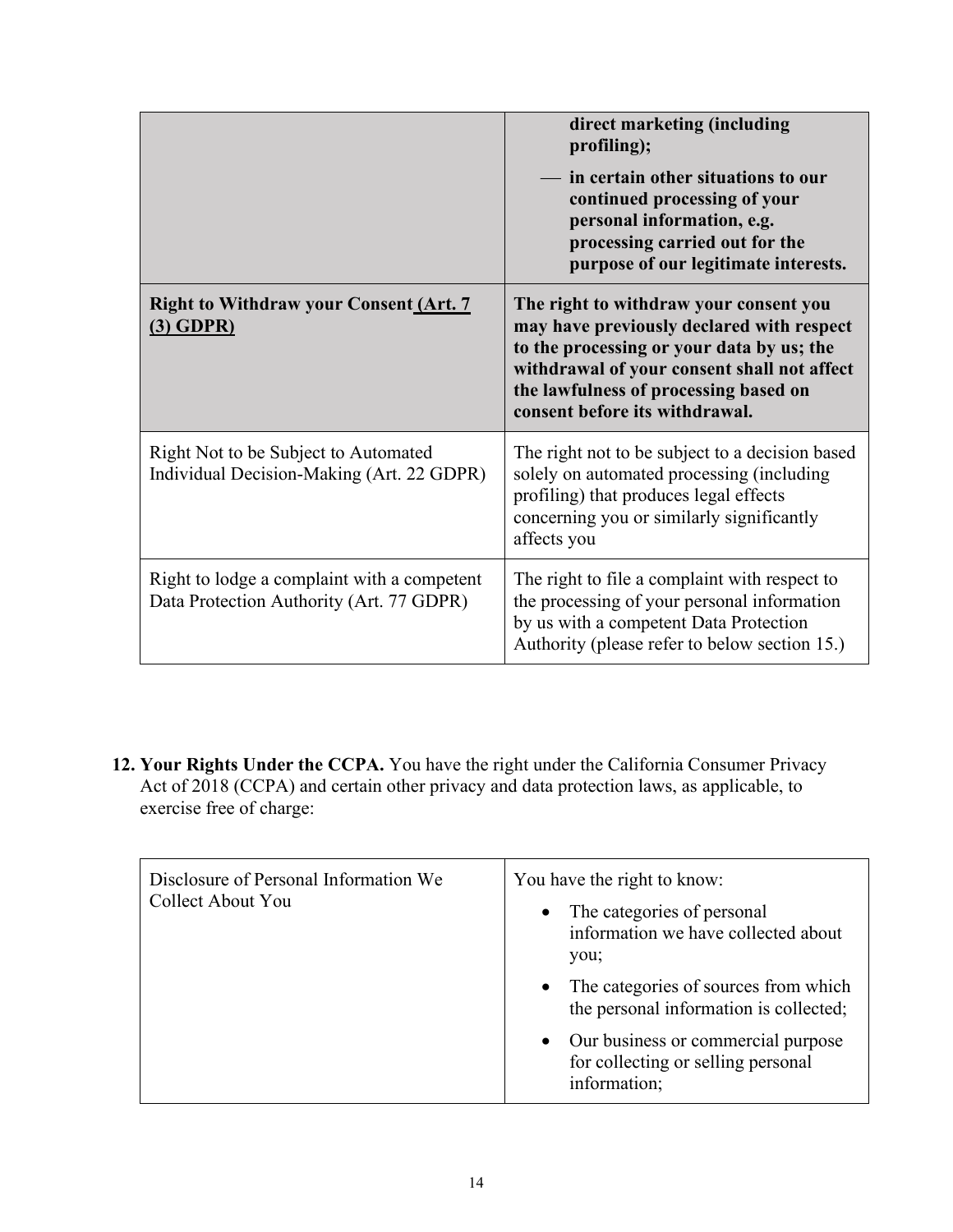|                                                                    | The categories of third parties with<br>$\bullet$<br>whom we share personal information,<br>if any; and                                                                                                                                                      |
|--------------------------------------------------------------------|--------------------------------------------------------------------------------------------------------------------------------------------------------------------------------------------------------------------------------------------------------------|
|                                                                    | The specific pieces of personal<br>$\bullet$<br>information we have collected about<br>you.                                                                                                                                                                  |
|                                                                    | Please note that we are not required<br>to:                                                                                                                                                                                                                  |
|                                                                    | Retain any personal information about<br>you that was collected for a single<br>one-time transaction if, in the ordinary<br>course of business, that information<br>about you is not retained;                                                               |
|                                                                    | Reidentify or otherwise link any data<br>$\bullet$<br>that, in the ordinary course of<br>business, is not maintained in a<br>manner that would be considered<br>personal information; or                                                                     |
|                                                                    | Provide the personal information to<br>you more than twice in a 12-month<br>period.                                                                                                                                                                          |
| Personal Information Sold or Used for a<br><b>Business Purpose</b> | In connection with any personal information<br>we may sell or disclose to a third party for a<br>business purpose, you have the right to know:                                                                                                               |
|                                                                    | The categories of personal information about<br>you that we sold and the categories of third<br>parties to whom the personal information was<br>sold; and                                                                                                    |
|                                                                    | The categories of personal information that<br>we disclosed about you for a business<br>purpose.                                                                                                                                                             |
|                                                                    | You have the right under the California<br>Consumer Privacy Act of 2018 (CCPA) and<br>certain other privacy and data protection laws,<br>as applicable, to opt-out of the sale of your<br>personal information. We do not sell your<br>personal information. |
|                                                                    |                                                                                                                                                                                                                                                              |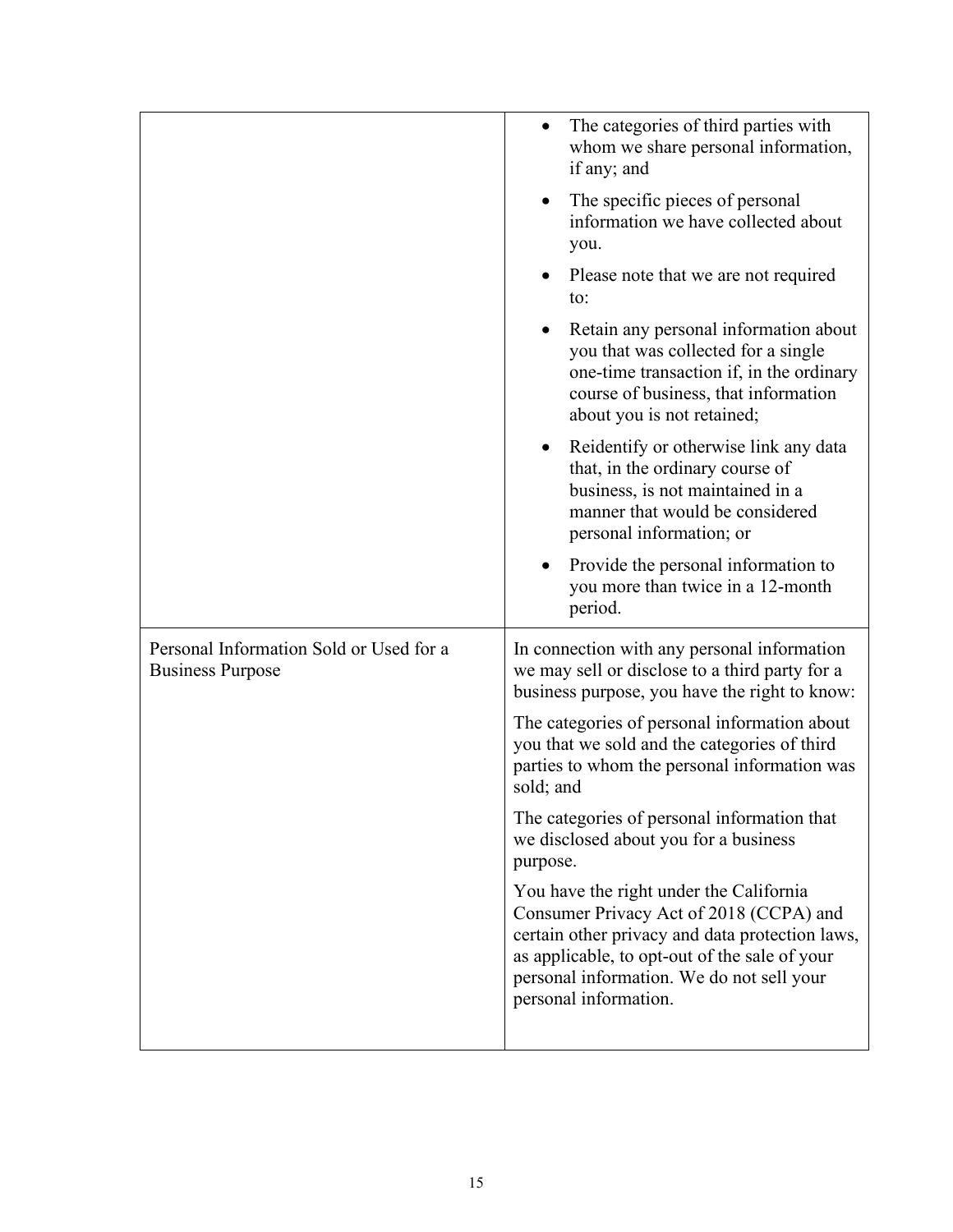| <b>Right to Deletion</b> | Subject to certain exceptions set out below,<br>on receipt of a verifiable request from you,<br>we will:                                                                                                                                                                                                                                                                                                                  |
|--------------------------|---------------------------------------------------------------------------------------------------------------------------------------------------------------------------------------------------------------------------------------------------------------------------------------------------------------------------------------------------------------------------------------------------------------------------|
|                          | Delete your personal information from<br>our records; and                                                                                                                                                                                                                                                                                                                                                                 |
|                          | Direct any service providers to delete<br>your personal information from their<br>records.                                                                                                                                                                                                                                                                                                                                |
|                          | Please note that we may not delete<br>your personal information if it is<br>necessary to:                                                                                                                                                                                                                                                                                                                                 |
|                          | Complete the transaction for<br>$\circ$<br>which the personal information<br>was collected, fulfill the terms<br>of a written warranty or<br>product recall conducted in<br>accordance with federal law,<br>provide a good or service<br>requested by you, or<br>reasonably anticipated within<br>the context of our ongoing<br>business relationship with you,<br>or otherwise perform a<br>contract between you and us; |
|                          | Detect security incidents,<br>$\circ$<br>protect against malicious,<br>deceptive, fraudulent, or illegal<br>activity; or prosecute those<br>responsible for that activity;                                                                                                                                                                                                                                                |
|                          | Debug to identify and repair<br>errors that impair existing<br>intended functionality;                                                                                                                                                                                                                                                                                                                                    |
|                          | Exercise free speech, ensure<br>$\circ$<br>the right of another consumer<br>to exercise his or her right of<br>free speech, or exercise<br>another right provided for by<br>law;                                                                                                                                                                                                                                          |
|                          | Comply with the California<br>$\circ$<br><b>Electronic Communications</b><br>Privacy Act;                                                                                                                                                                                                                                                                                                                                 |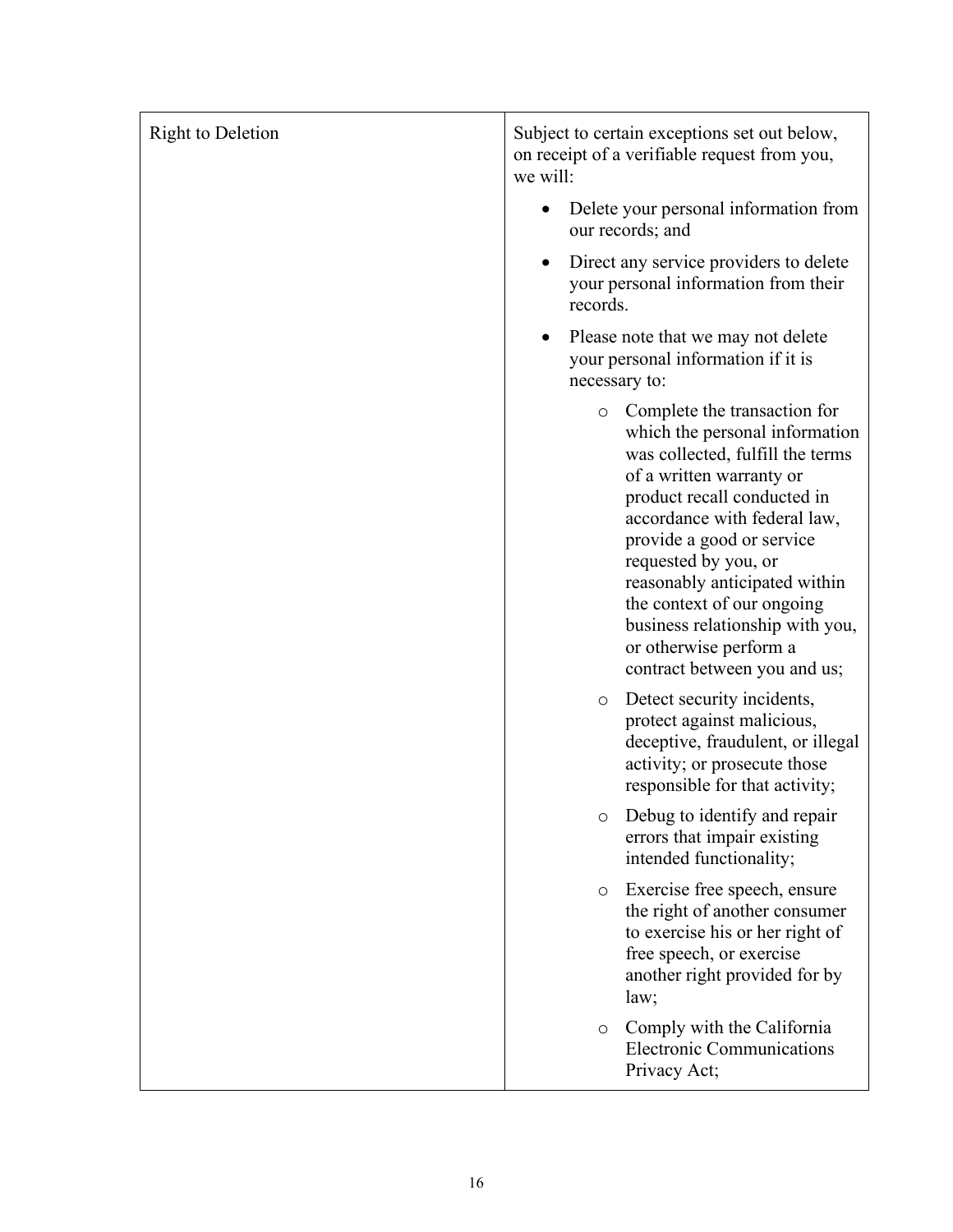|                                   | Engage in public or peer-<br>$\circ$                                       |
|-----------------------------------|----------------------------------------------------------------------------|
|                                   | reviewed scientific, historical,<br>or statistical research in the         |
|                                   | public interest that adheres to                                            |
|                                   | all other applicable ethics and                                            |
|                                   | privacy laws, when our                                                     |
|                                   | deletion of the information is<br>likely to render impossible or           |
|                                   | seriously impair the                                                       |
|                                   | achievement of such research,                                              |
|                                   | provided we have obtained                                                  |
|                                   | your informed consent;                                                     |
|                                   | Enable solely internal uses that<br>$\circ$<br>are reasonably aligned with |
|                                   | your expectations based on                                                 |
|                                   | your relationship with us;                                                 |
|                                   | Comply with an existing legal<br>$\circ$                                   |
|                                   | obligation; or                                                             |
|                                   | Otherwise use your personal<br>$\circ$                                     |
|                                   | information, internally, in a<br>lawful manner that is                     |
|                                   | compatible with the context in                                             |
|                                   | which you provided the                                                     |
|                                   | information.                                                               |
| Protection Against Discrimination | You have the right to not be discriminated                                 |
|                                   | against by us because you exercised any of                                 |
|                                   | your rights under the CCPA. This means we<br>cannot, among other things:   |
|                                   | Deny goods or services to you;                                             |
|                                   | Charge different prices or rates for                                       |
|                                   | goods or services, including through                                       |
|                                   | the use of discounts or other benefits<br>or imposing penalties;           |
|                                   | Provide a different level or quality of<br>goods or services to you; or    |
|                                   |                                                                            |
|                                   | Suggest that you will receive a<br>different price or rate for goods or    |
|                                   | services or a different level or quality                                   |
|                                   | of goods or services.                                                      |
|                                   | Please note that we may charge a different                                 |
|                                   | price or rate or provide a different level or                              |
|                                   | quality of goods or services to you, if that                               |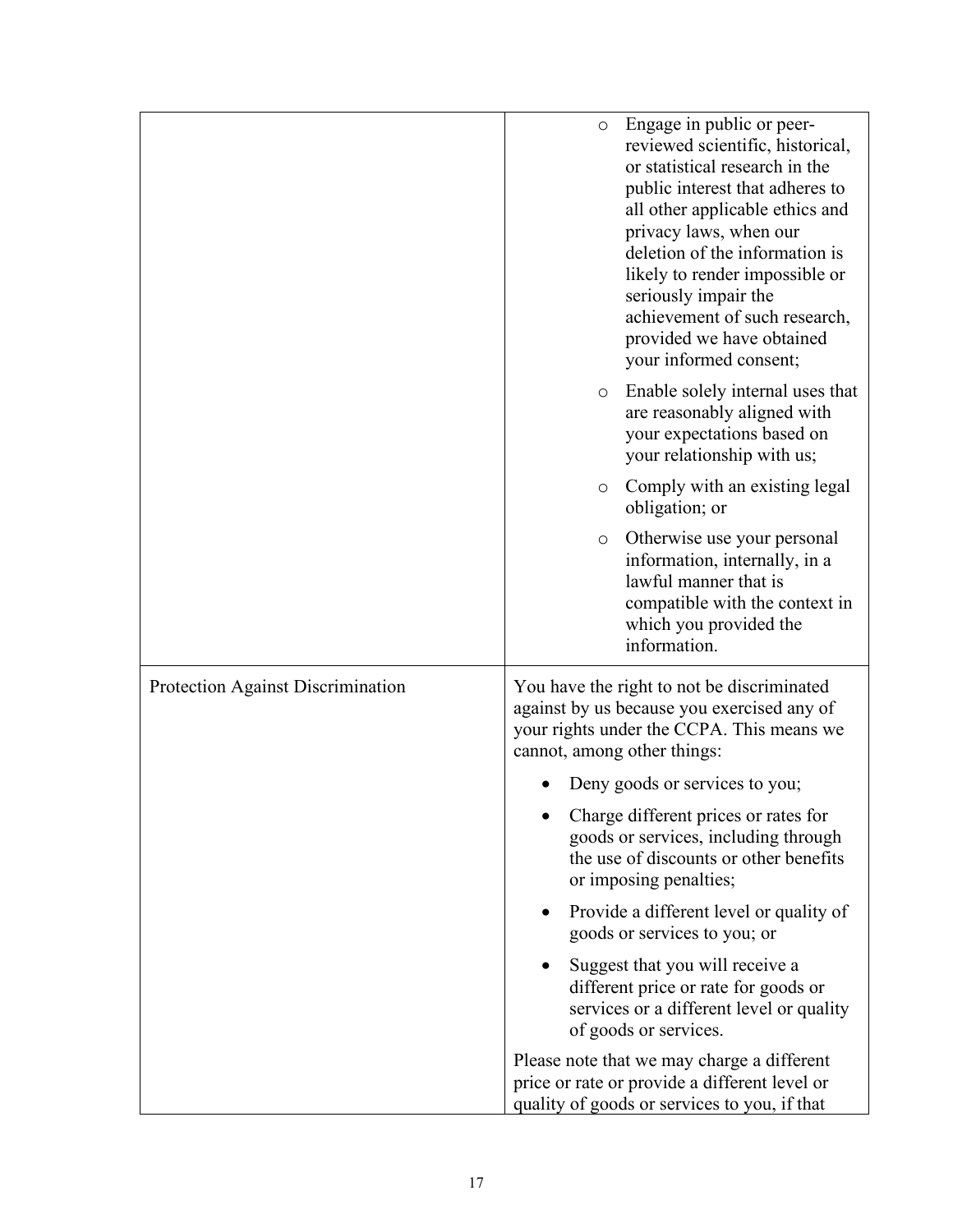|  | difference is reasonably related to the value |
|--|-----------------------------------------------|
|  | provided to our business by your personal     |
|  | information.                                  |
|  |                                               |

- **13. Keeping Your Personal Information Secure.** We have appropriate security measures in place to prevent personal information from being accidentally lost or used or accessed in an unauthorized way. We limit access to your personal information to those who have a genuine business need to access it. Those processing your information will do so only in an authorized manner and are subject to a duty of confidentiality. We will notify you and any applicable regulator of a suspected data security breach where we are legally required to do so.
- **14. How to Exercise Your Rights.** If you would like to exercise any of your rights as described in this Privacy Policy, please:
	- Complete a data subject request form available on our website at <https://www.accuridecorp.com/contact>
	- Call us, toll-free, at 800-626-7096; or
	- Email/write to us at the following:
		- o North America/CCPA
			- $\blacksquare$  Email:
				- [privacy@accuridecorp.com](mailto:privacy@accuridecorp.com)
			- **Postal Mail** 
				- Accuride Corporation Attn: Legal Dept., 7140 Office Circle, Suite 200, Evansville, Indiana 47715
		- o Europe/GDPR
			- $\blacksquare$  Email:
				- $\bullet$  [privacy@accuridecorp.de](mailto:privacy@accuridecorp.de)
			- Postal Mail
				- Accuride Corporation Attn: Legal Dept., 7140 Office Circle, Suite 200, Evansville, Indiana 47715 OR
				- Accuride Wheels Europe & Asia GmbH, Weyerstraße 112 114, Solingen, 42697 Attn: Human Resources.

Please note that you may only make a CCPA-related data access or data portability disclosure request twice within a 12-month period.

If you choose to contact directly by any method (i.e. website/email/phone/in writing), you will need to provide us with:

• Enough information to identify you (e.g., your full name, address and customer or matter reference number);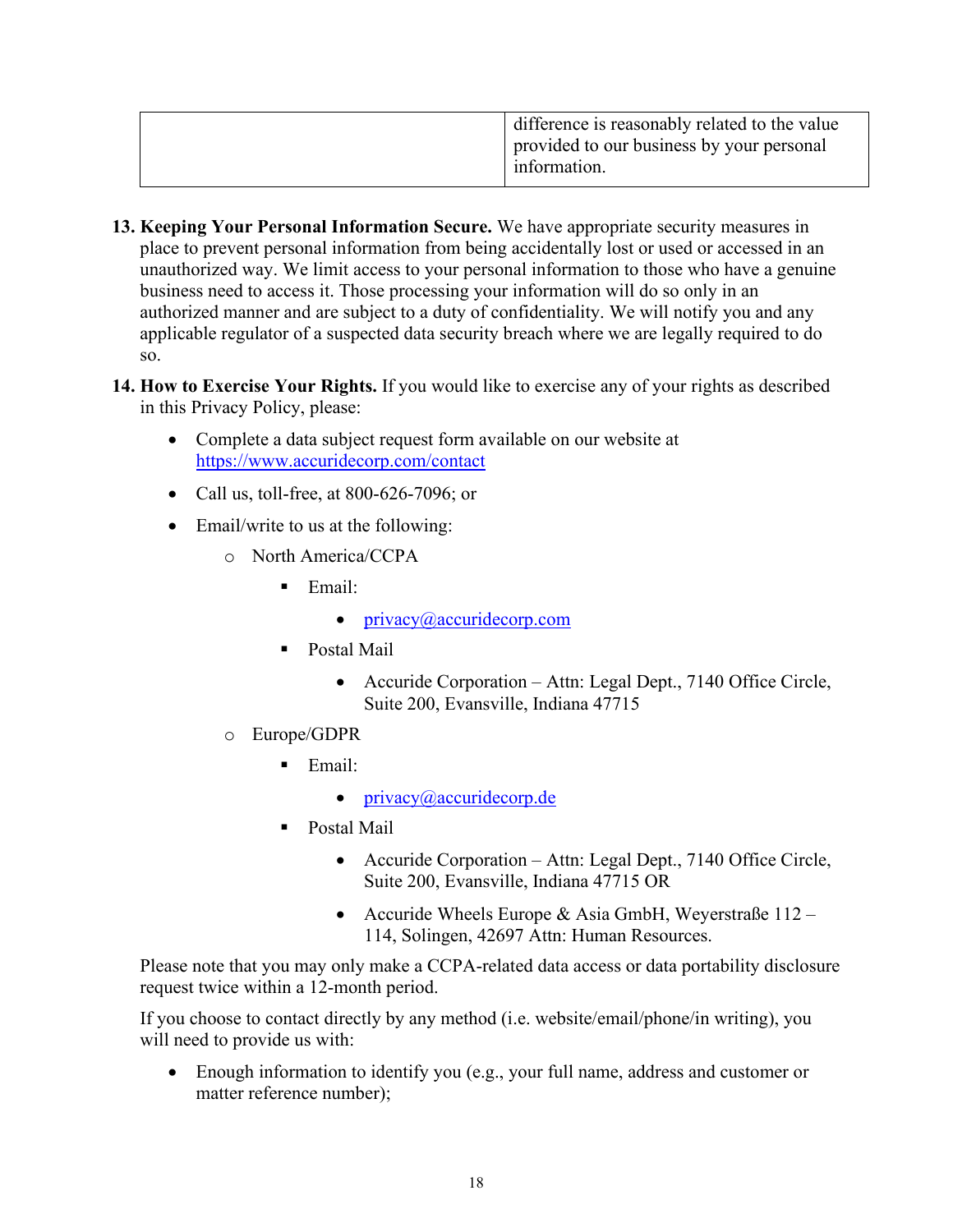- Proof of your identity and address (e.g., a copy of your driving license or passport and a recent utility or credit card bill); and
- A description of what right you want to exercise and the information to which your request relates.

We are not obligated to make a data access or data portability disclosure if we cannot verify that the person making the request is the person about whom we collected information, or is someone authorized to act on such person's behalf.

Any personal information we collect from you to verify your identity in connection with you request will be used solely for the purposes of verification.

**15. How to File a GDPR Complaint.** We hope that we or our Data Protection Officer can resolve any query or concern you raise about our use of your information.

The General Data Protection Regulation also gives you right to lodge a complaint with a supervisory authority, in the European Union (or European Economic Area) state where you work, normally live, or where any alleged infringement of data protection laws occurred. The supervisory authorities in Germany and France are set forth below:

### France

Commission Nationale de l'Informatique et des Libertés - CNIL 3 Place de Fontenoy TSA 80715 – 75334 Paris, Cedex 07 Tel. +33 1 53 73 22 22 Fax +33 1 53 73 22 00 email: Website:<http://www.cnil.fr/>

## Germany

- state of North Rheine-Westfalia: Landesbeauftragte für Datenschutz und Informationsfreiheit Nordrhein-Westfalen Kavalleriestr. 2 - 4 40213 Düsseldorf Germany email: [poststelle@ldi.nrw.de](mailto:poststelle@ldi.nrw.de)
- state of Thuringia:

Thüringer Landesbeauftragte für den Datenschutz und die Informationsfreiheit (TLfDI) Häßlerstrasse 8 99096 Erfurt Germany email: [poststelle@datenschutz.thueringen.de](mailto:poststelle@datenschutz.thueringen.de)

**16. Changes to This Privacy Notice.** This privacy notice was published on March 22, 2022 and last updated on March 22, 2022.